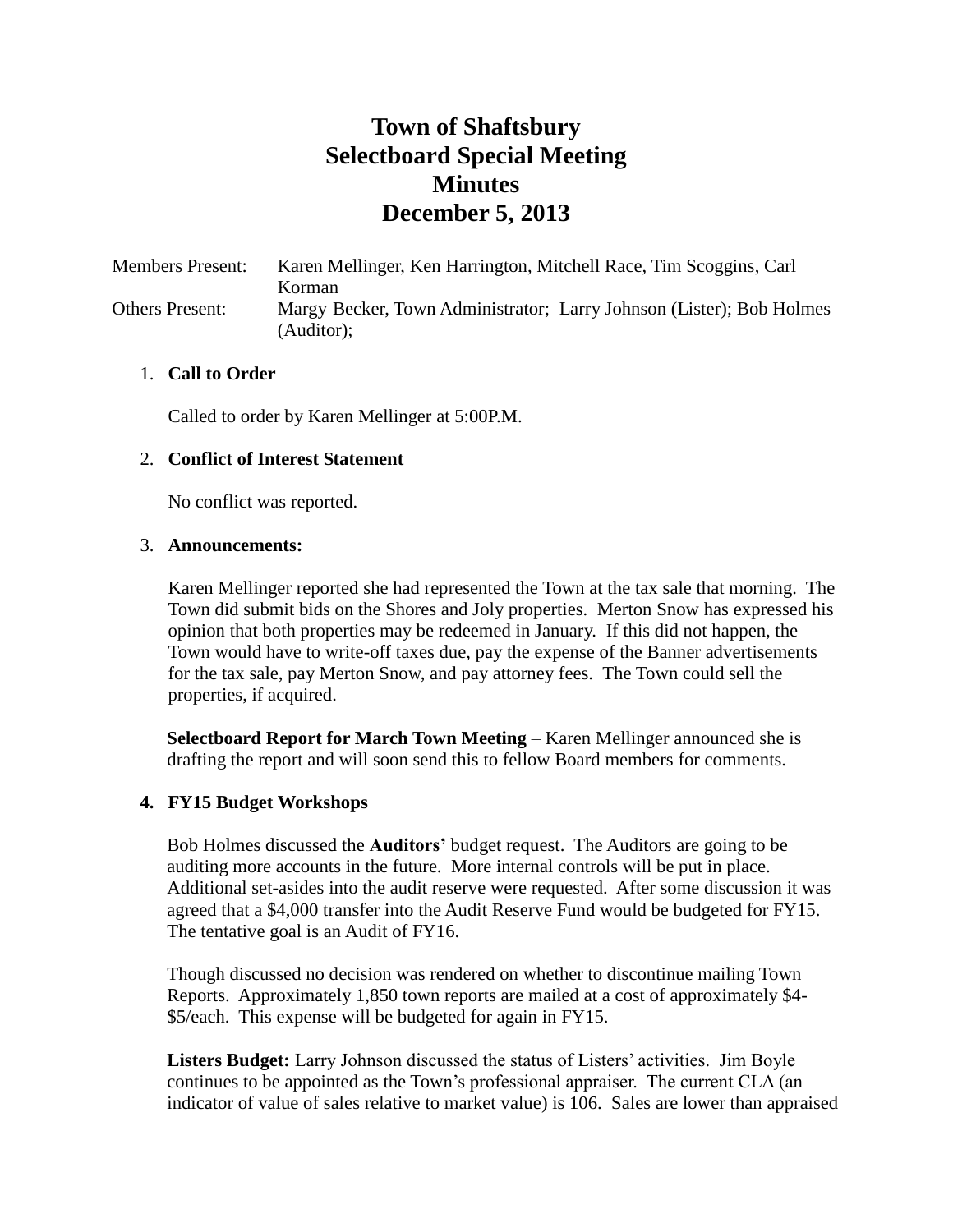values. The State likes this climate – as the Towns are over-taxing. The State gets more property tax revenues than it should, he stated. An average of 10-20 people continue to "grieve" each year. But at least Shaftsbury residents are fairly valued with respect to their neighbors, Mr. Johnson explained.

Larry Johnson further explained that District One's (North Bennington School District) CLA is 91.71. Those residents are sending less money into the State than other parcels in Shaftsbury.

The Listers' have requested an increase in Wages, but after some discussions the Selectboard agreed the line item would be level-funded. The Selectboard asked to meet with Appraiser Jim Boyle in the near future, as his budget request has increased. This meeting will be scheduled for an upcoming budget meeting.

**Results of December 3 Election and budget impacts:** Karen Mellinger reported the second garage bond vote was defeated by 31 votes. Its first defeat was on a margin of 2:1. Selectmen discussed at length their individual interpretations of what the message might be from the voters.

Carl Korman said he feels the voters have asked the Selectboard to hold the line on taxes. He then expressed discomfort with the fact that Board members have made public statements as to whether or not the current garage is safe. Discussions followed.

**Motion by Carl Korman "that the Town look into retaining a professional to assess the safety of a) working conditions, b) the physical plant of the current garage for the purposes of addressing employee safety and the Town's liabilities, and that the cost to address safety-related deficiencies be provided to the Town." Mitch Race seconded. The motion carried unanimously.**

The Selectboard agreed that the source of funding available for said evaluation is the Garage Reserve Fund.

Karen Mellinger stated she did not want to bring the question to the voters again this year. Fellow Board members agreed. She noted that the Town will be starting from scratch to set-aside garage reserves for a new building, if the Town has to pay for safetyimprovements on the existing garage.

Tim Scoggins asked Ken Harrington whether he believed the Town needs a new garage. Ken Harrington said yes. Ken Harrington reported that he heard people concerned about the location and size of the proposed garage in addition to the fact the Town had no reserves set aside. He said a few people he talked to opposed the landfill location. Mr. Harrington then stated he felt an 8,000 sq ft garage was too big for the Village site.

Tim Scoggins said he thinks the tax payers will fight to keep taxes from going up. But not spending money now means paying more for a garage in the future. He further stated that IF it is expensive to make the existing garage safer, the Town would have to cut